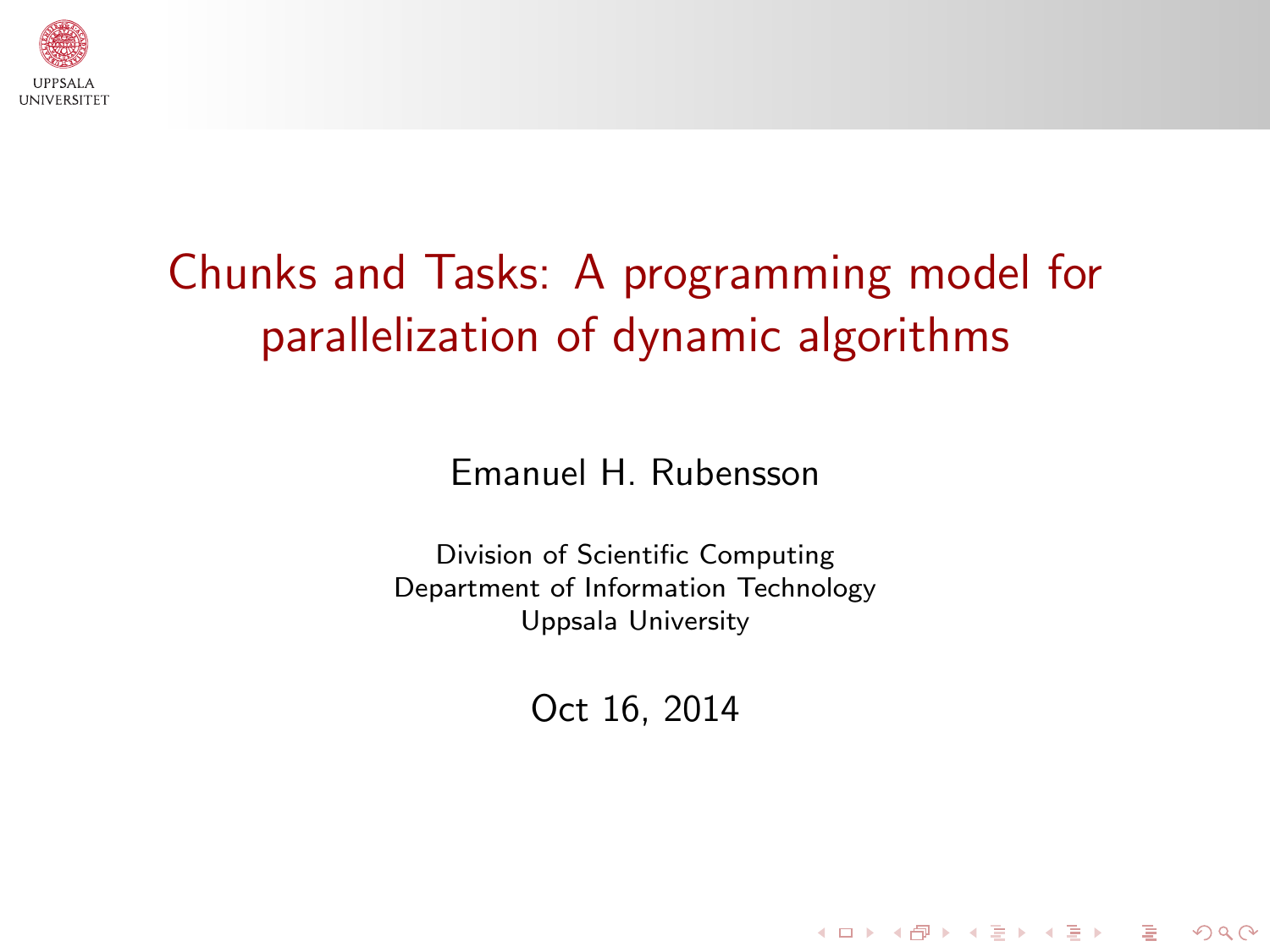

#### Large-scale electronic structure calculations

The Ergo program (www.ergoscf.org)

- Developed by Elias Rudberg, Emanuel H. Rubensson, and Paweł Sałek
- Hartree–Fock and density functional theory
- Linear scaling time and memory usage
- $\bullet$  C++ implementation
- Publicly available (GPL license)

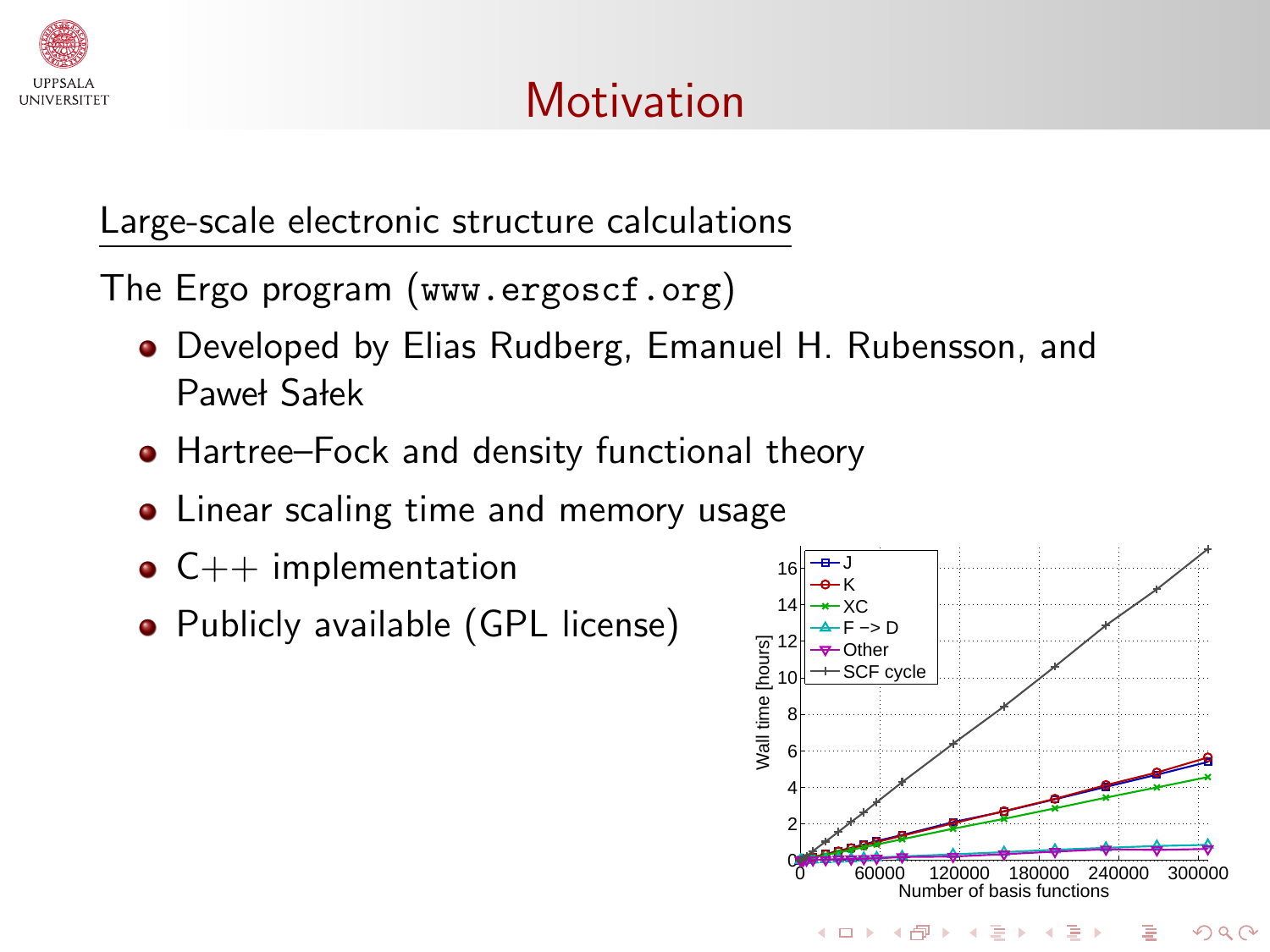

# Linear scaling algorithms in Ergo

Dynamic hierarchical algorithms:

- Recursive polynomial expansions for the density matrix
	- Hierarchical block-sparse matrix-matrix multiplication
- **•** Fast multipole method
- Hierarchical computation of the Hartree–Fock exchange matrix

**KORK EXTERNE PROVIDE** 

<span id="page-2-0"></span>But only parallelized for shared memory Distributed memory parallelization desirable but challenging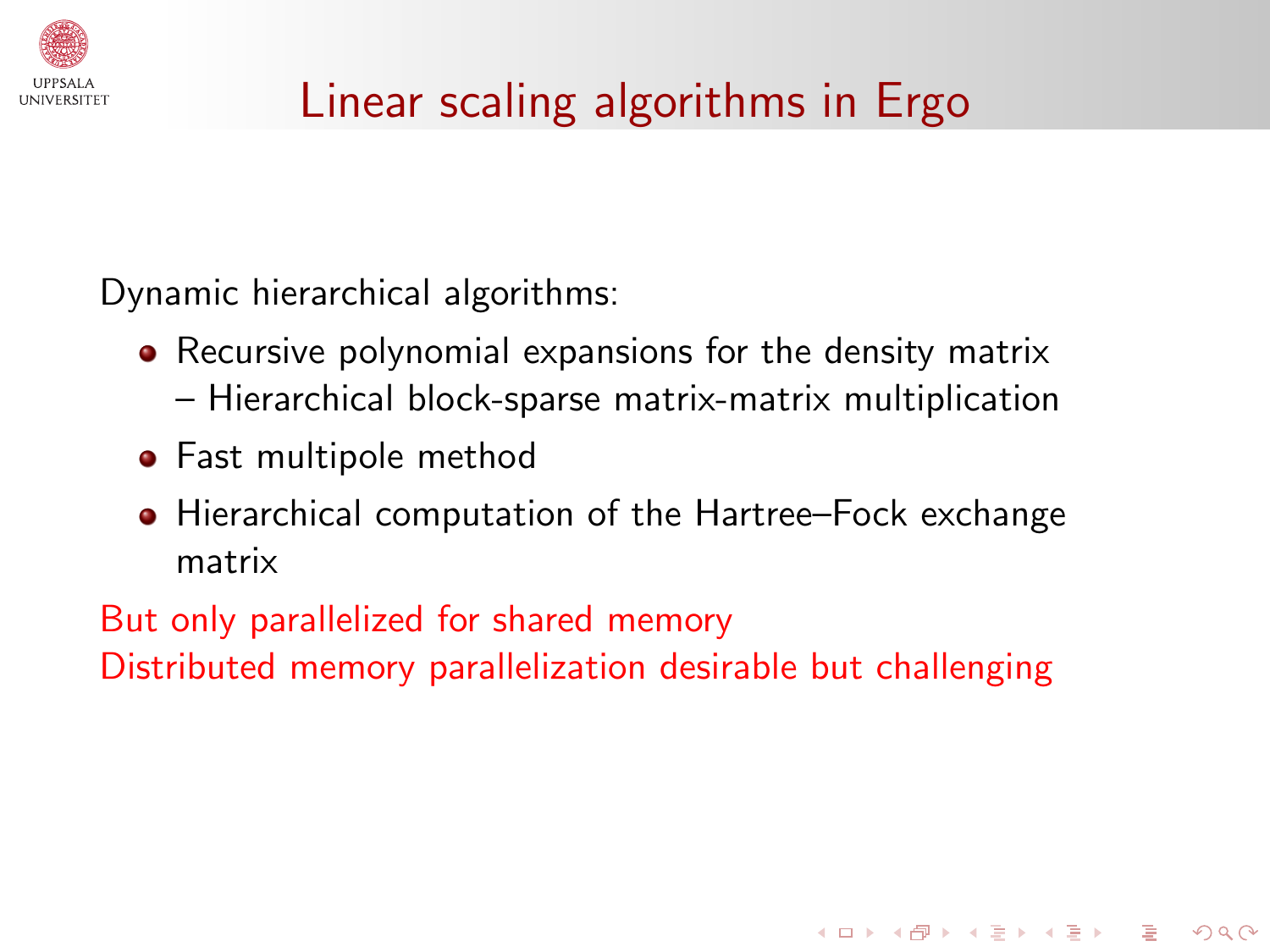

# Sparse matrix-matrix multiplication

common approach

- Random permutation
- **•** Static data distribution
- Algorithm for dense matrices (Cannon's alg. or SUMMA)



See e.g. A. Buluç, J. R. Gilbert, SIAM J. Sci. Comput. 34, C170 (2012) and U. Borštnik et al., Parallel Comput. 40, 47 [\(20](#page-2-0)[14](#page-4-0)[\)](#page-2-0)

 $000$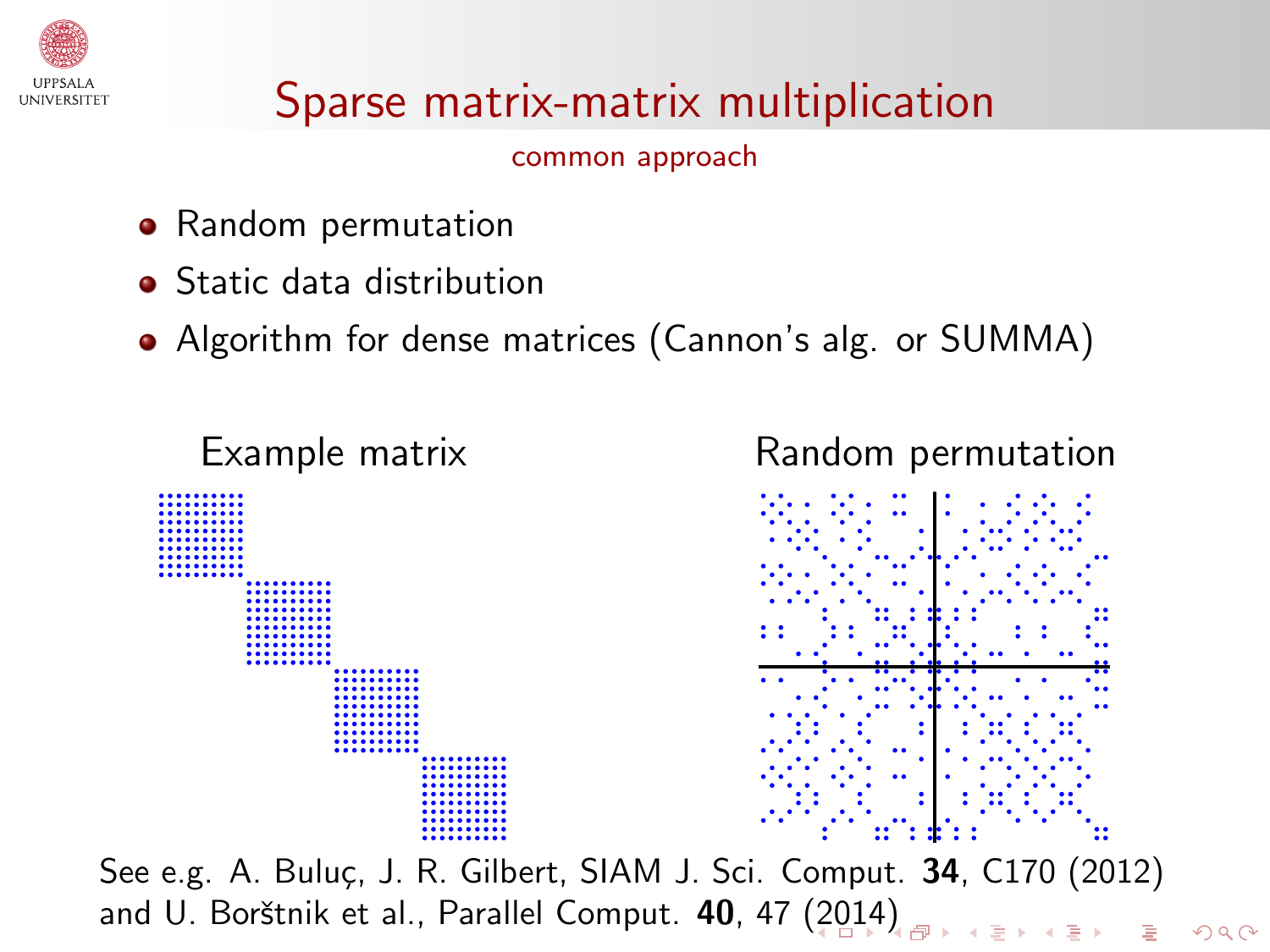

# Conventional parallelization (MPI)

Application programmer responsibilities

**KORKA SERKER DE VOOR** 

Conventional parallelization (MPI)

<span id="page-4-0"></span>Distribute work Distribute data Send and receive messages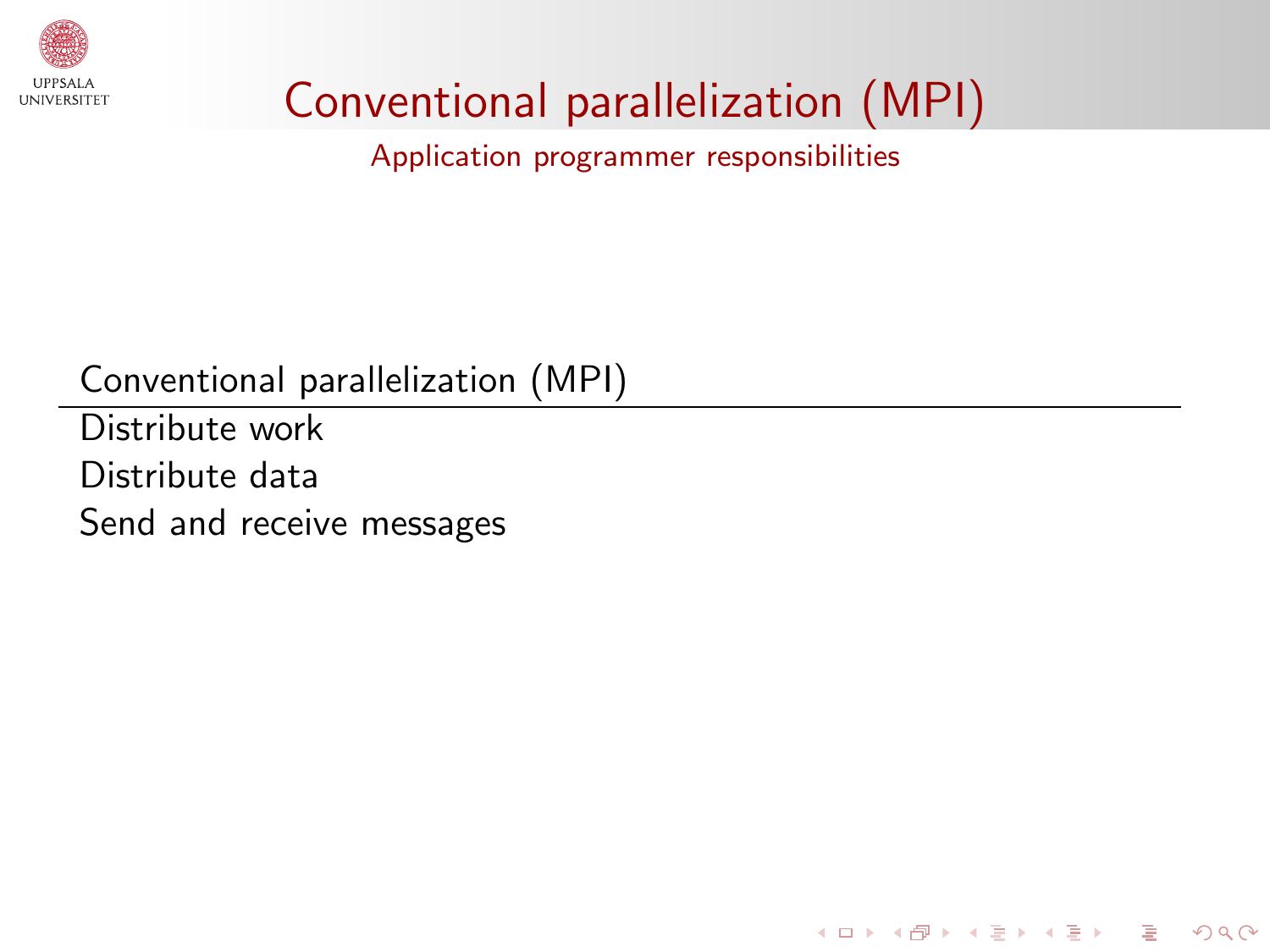

# MPI vs Chunks and Tasks

Application programmer responsibilities

| Conventional parallelization (MPI) Chunks and Tasks |                                 |
|-----------------------------------------------------|---------------------------------|
| Distribute work                                     | Divide work into smaller parts  |
| Distribute data                                     | Divide data into smaller pieces |
| Send and receive messages                           | Register "tasks" and "chunks"   |

KID KIN KERKER E 1990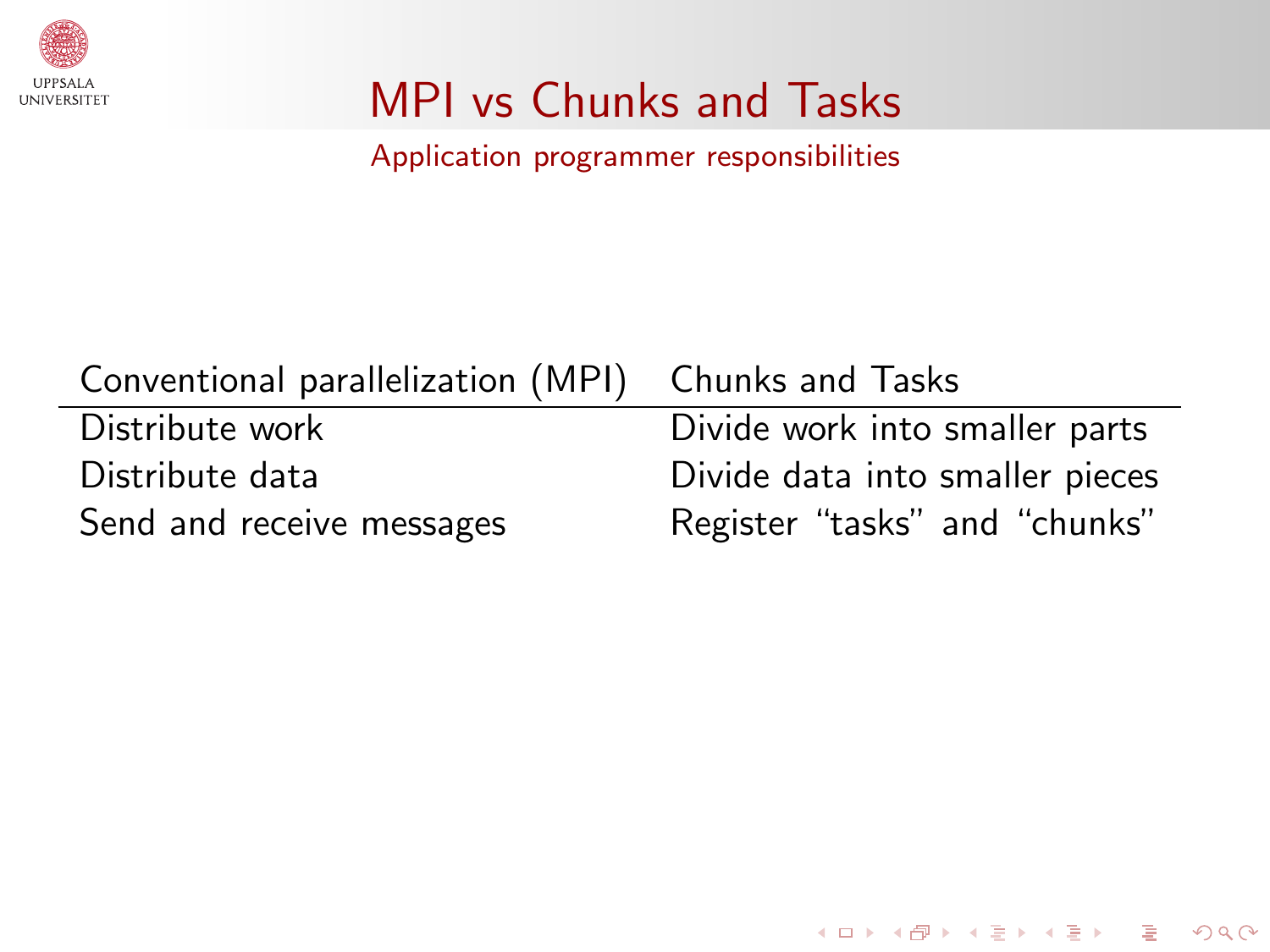

Chunks and Tasks

The programming model

- Developed for dynamic hierarchical algorithms
- Abstractions for both data and work (chunks and tasks)
- No explicit communication calls in user code
- Determinism, freedom from race conditions and deadlocks

**KORKA SERKER DE VOOR** 

- **•** Feasible to implement efficient backends
- Fail safety: local recovery possible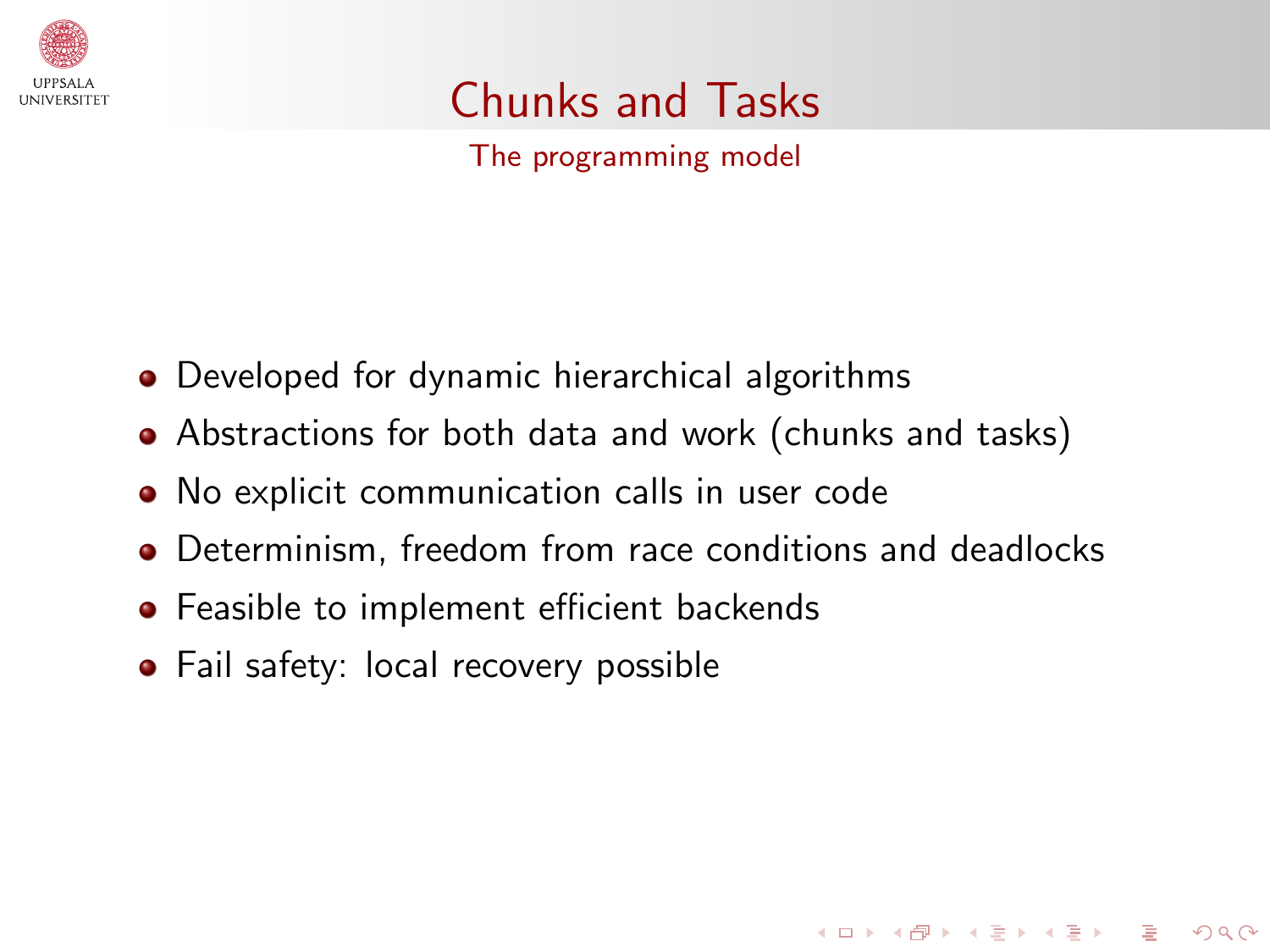

Write your program in terms of chunks and tasks.

- Chunk: defined by data members, serialization functions, may contain identifiers to other chunks giving rise to chunk hierarchies.
- Chunk registration:  $ID =$  registerChunk(myChunk)
- Task: defined by input chunk types, output chunk type, work to be performed

**KORK EXTERNE PROVIDE** 

• Task registration:  $ID = registerTask(ID, ID, ...)$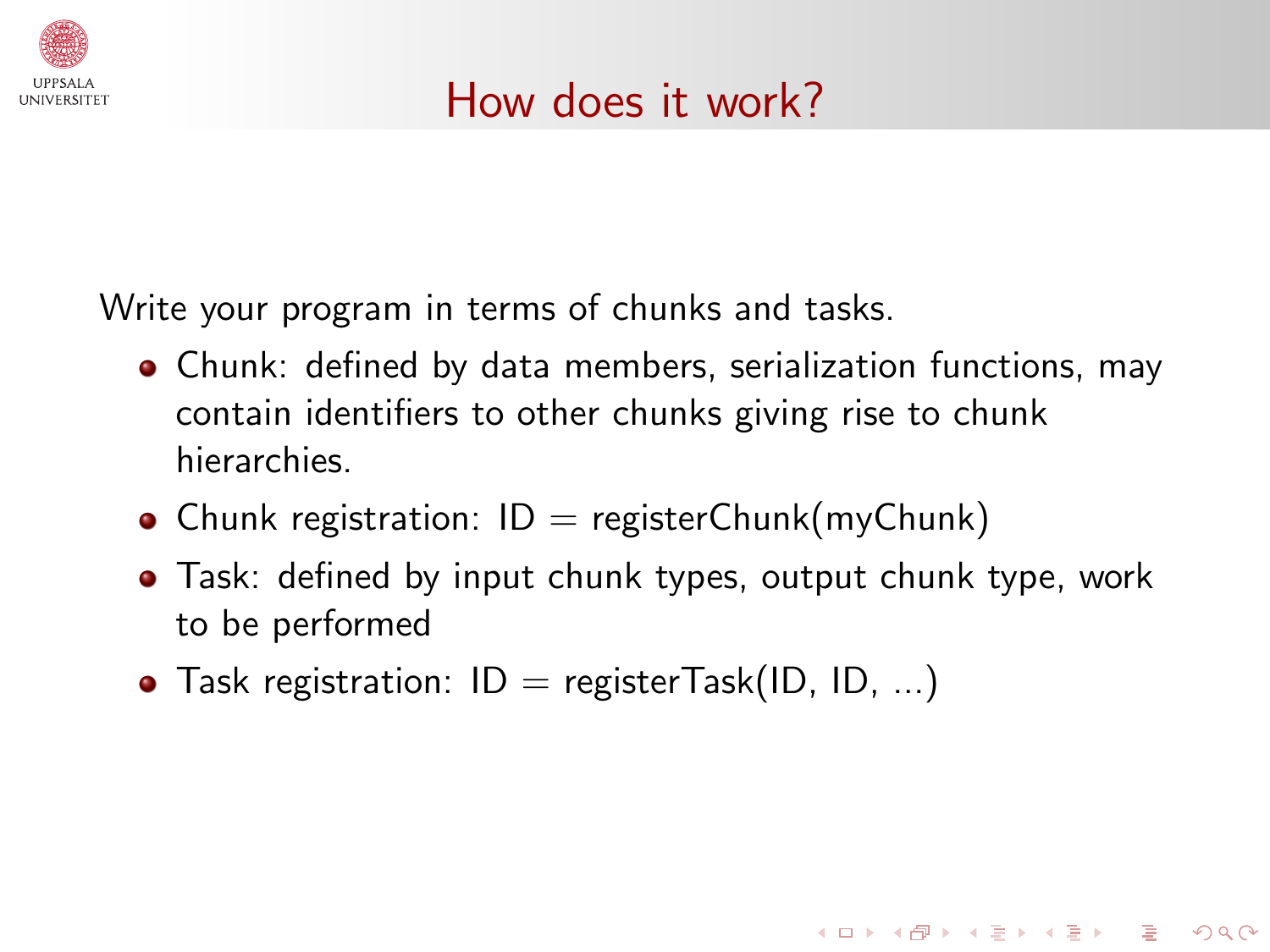

### Design decisions

compared to related programming models

#### Computation driven by registration of tasks

Like Cilk, OmpSs, Scioto, StarPU, SuperGlue, XKaapi but unlike Charm $++$  (where the computation is driven by messages)  $\implies$  No message passing

#### Recursive nesting of tasks allowed

Like Cilk, OmpSs, Scioto, SuperGlue, XKaapi but unlike SmpSs and StarPU

 $\implies$  Scalable, good for hierarchic dynamic algorithms

#### Abstractions for both work and data

Previous task-based approaches mostly focused on shared memory. Distributed memory: either user provides data distribution or all data is managed by a "master" node  $\implies$  User does not have to provide data distribution

**KORKA SERKER DE VOOR**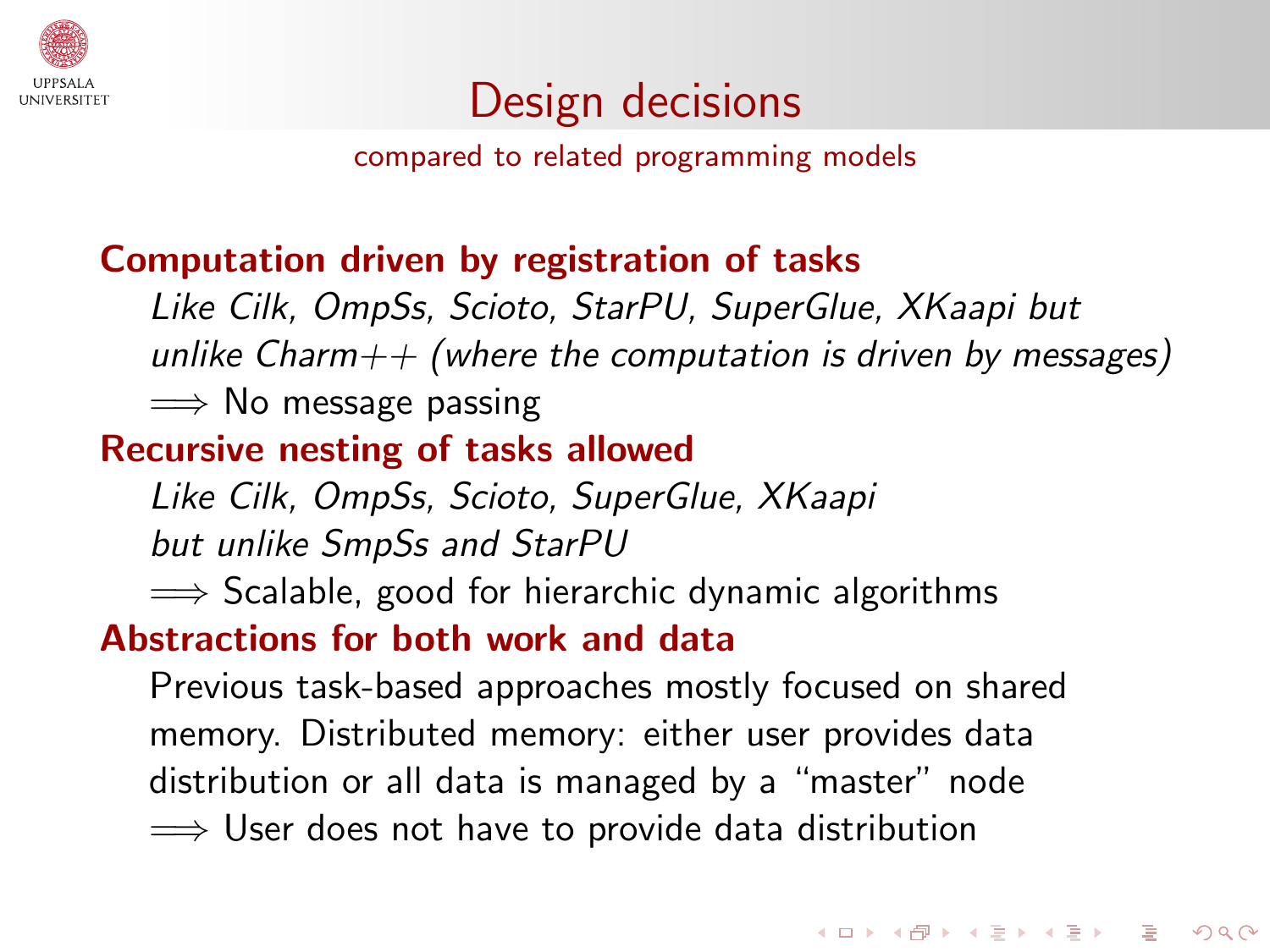

### Design decisions

compared to related programming models

#### Identifiers to chunks provided by the library

Unlike Linda and Concurrent Collections

 $\implies$  makes it feasible to make data available efficiently

 $\implies$  leads to restrictions in how data can be accessed

#### Chunks are readonly once they are registered

Unlike Linda but similar to Concurrent Collections

=⇒ Chunk cache coherence not an issue

 $\implies$  Determinism (easier for the user to understand her code)

**KORK EXTERNE PROVIDE**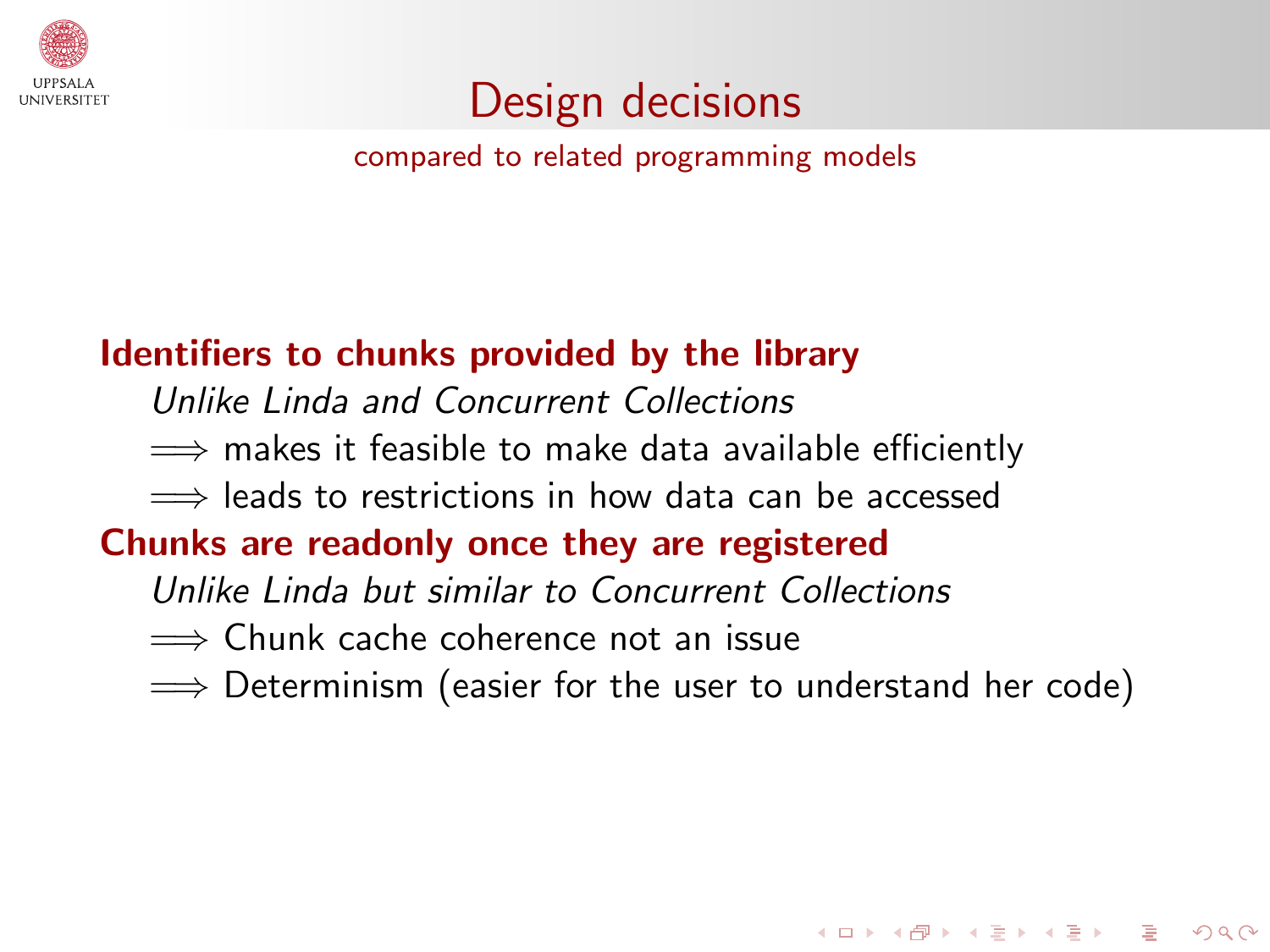

### CHT-MPI

A Chunks and Tasks implementation

- Publicly available since May 2014 (modified BSD license)
- Task scheduler based on work stealing
- Scalable: No "master node" managing all work or data



Webpage: www.chunks-and-tasks.org Ref: Chunks and Tasks: A programming model for parallelization of dynamic algorithms, Parallel computing 40, 328 (2014)K □ ▶ K @ ▶ K 할 > K 할 > → 할 → K) Q Q <del>O</del>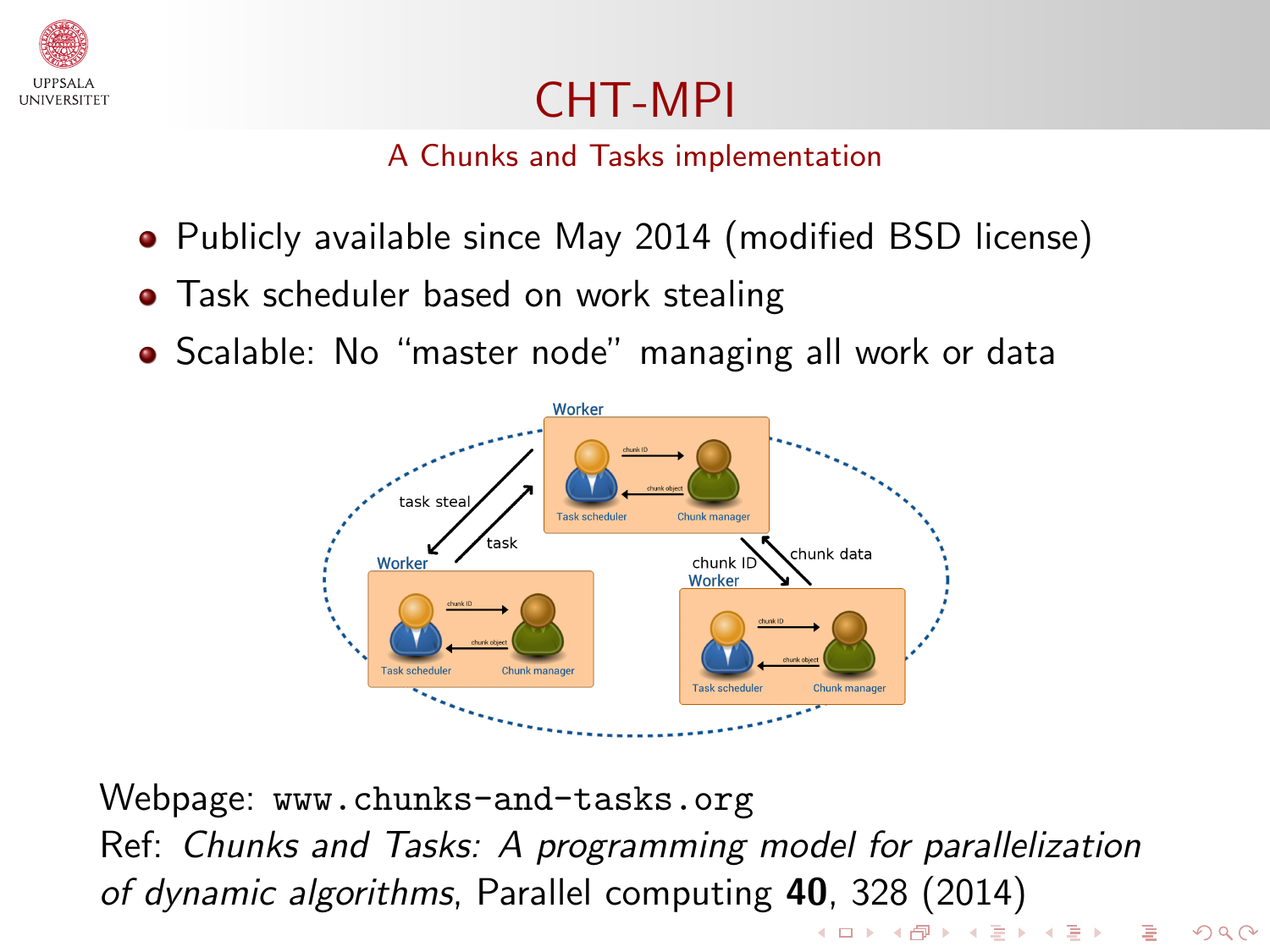

### A Chunks and Tasks matrix library

Sparse quad-tree representation



 $4$  ロ )  $4$  何 )  $4$  ミ )  $4$   $3$   $\rightarrow$ 

÷,

 $2990$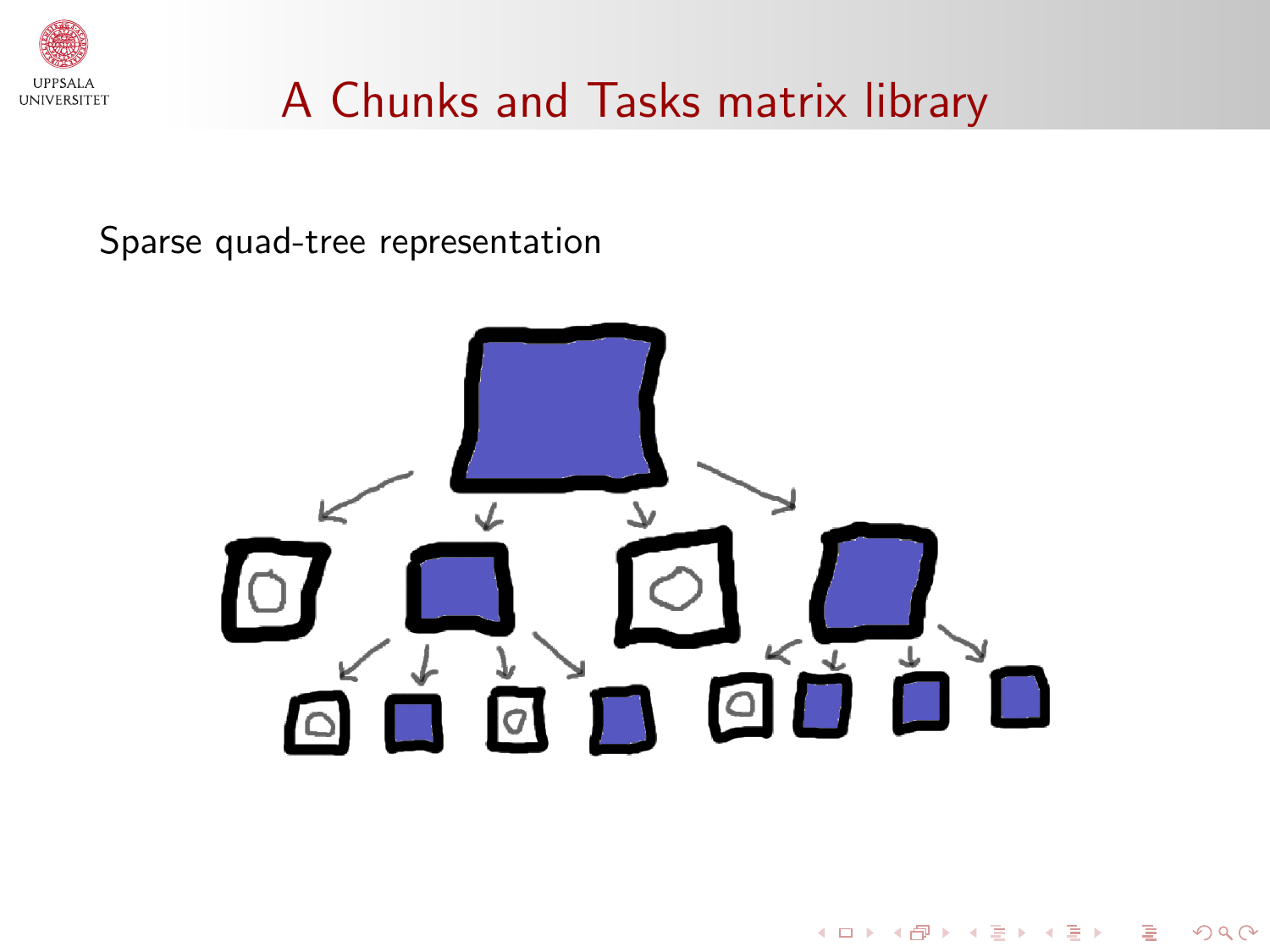# Calculation on the Erik cluster at LUNARC

Three nodes with varying number of Nvidia K20 GPUs (and dual 64-bit, 8-core Intel Xeon E5-2650 2.00 GHz) Multiplication of two 32768  $\times$  32768 matrices





 $QQ$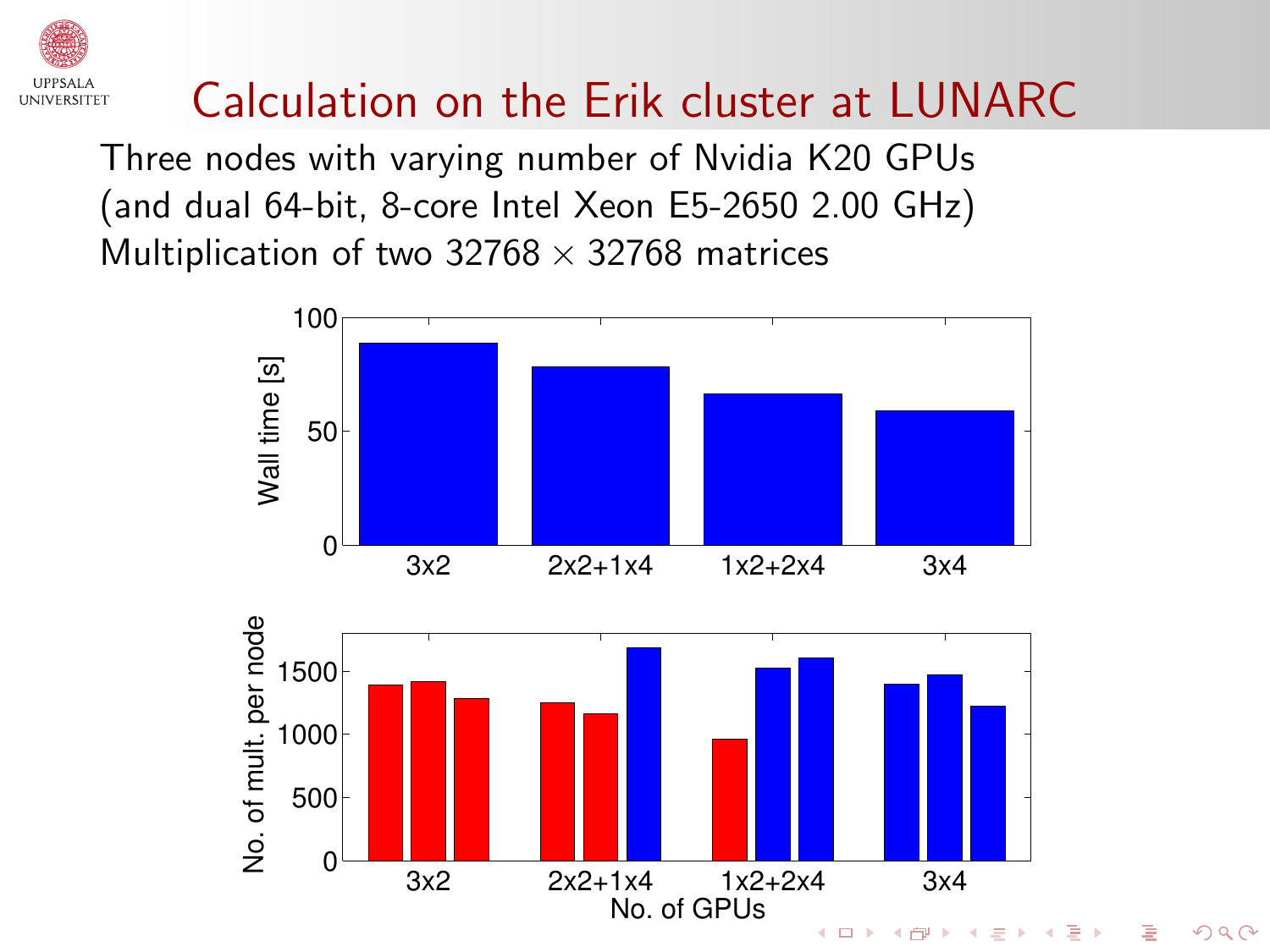

### Weak scaling, banded matrices

Erik cluster, 16 CPU cores  $+ 2$  GPUs per worker (node) Matrix dimension from 40000 on 1 node to 480000 on 12 nodes Fixed bandwidth  $2b + 1$ ,  $b = 4000$ 



KORK (FRAGER (ER) EL PORO